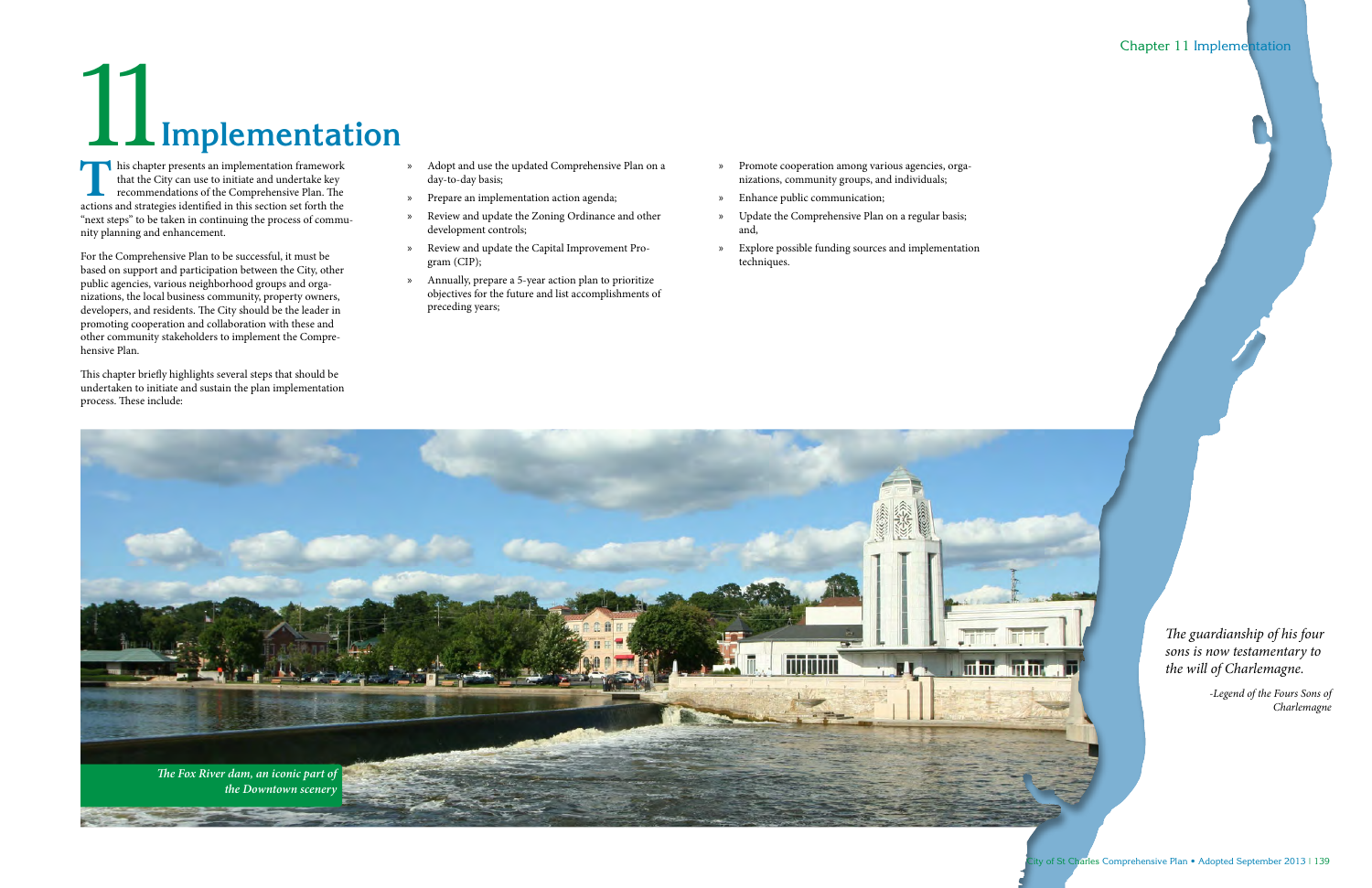# **Adopt and Use the Plan on a Day-to-Day Basis**

The Comprehensive Plan was adopted in accordance with the statutes of the State of Illinois. In June 2011, the City Council appointed a citizen Task Force to oversee the drafting of a new Comprehensive Plan. The Task Force submitted a complete plan draft to the City Council in December 2012. The City Council referred the plan for review and recommendation by the Plan Commission. The Plan Commission reviewed and recommended approval of the plan, subject to revisions, in March 2013. The Planning and Development Committee of the City Council recommended approval of the plan, subject to revisions, in July 2013. A formal public hearing was held by the City Council on August 5, 2013. The Comprehensive Plan was adopted by City Council ordinance on September 3, 2013. The Comprehensive Plan will be used as the City's guide for administering City Code Title 16 "Subdivisions and Land Improvement" and Title 17 "Zoning".

The Comprehensive Plan should serve as the City's official policy guide for land use, development, and community improvement. It is essential that the Plan be used on a regular basis by City staff, boards, and commissions to review and evaluate all proposals for improvement and development within the community in the years ahead.

Community Development staff should meet with Department heads to explain the purpose and benefits of the Comprehensive Plan. To further educate the community about the Plan, the City should:

- » Make copies of the Plan available online for free, provide hard copies at City Hall for purchase, and have a copy on file at the public library for reference;
- » Provide assistance to the public in explaining the Plan and its relationship to private and public development projects and other proposals, as appropriate;
- » Assist the City Council in the day-to-day administration, interpretation, and application of the Plan;
- » Maintain a list of current possible amendments, issues, or needs which may be a subject of change, addition, or deletion from the Comprehensive Plan.

# **Review of Zoning and Development Controls**

Zoning is an important tool in implementing planning policy. It establishes the types of uses allowed on specific properties and prescribes the overall character and intensity of development to be permitted.

Adoption of the new Comprehensive Plan should be followed by a review and update of the City's various development controls including the zoning ordinance, the subdivision ordinance, and other related codes and ordinances. It is essential that all development controls be consistent with and complement the new Comprehensive Plan.

# **CIP - Capital Improvement Program**

Another tool for implementing the Comprehensive Plan is a Capital Improvement Plan (CIP). The CIP addresses the procurement, construction, and maintenance of capital assets, including buildings, infrastructure, technology, and major equipment. The CIP is critical to water, sewer, transportation, and other essential public services. The CIP establishes schedules, priorities, cost projections and funding options for public improvement projects within a five-year period.

The CIP typically schedules the implementation of a range of specific projects related to the Comprehensive Plan, particularly the restoration and upgrading of existing utilities and infrastructure facilities, expansion of infrastructure into developing areas, construction and development of new facilities (i.e. fire stations, public works facilities, etc.), and can include such items as the water system, sanitary sewers, stormwater facilities, the street system, and streetscape enhancements.

The CIP aims to reflect and help implement the City Council's goals, of which the recommendations of the Comprehensive Plan should be a part.

As financial resources in St. Charles will always be limited and public dollars must be spent wisely, the City should continue to use the CIP to provide the most desirable public improvements and stay within budget constraints.

# **Implementation Table/ Action Agenda**

The City should prepare an implementation table that identifies projects and activities to be undertaken, the priority of each project or activity, the role of the City and other participants, and potential funding sources and assistance programs that might be available. This table should be updated annually to coincide with the annual updates to the Capital Improvement Plan and the City's annual budget plan.

# **Cooperation**

The City of St. Charles should assume the leadership role in implementing the new Comprehensive Plan. In addition to carrying out the administrative actions and many of the public improvement projects called for in the Plan, the City may choose to administer a variety of programs available to local residents, businesses, and property owners.

For the Comprehensive Plan to be successful, however, it must be based on a strong partnership between the City, other public agencies, various neighborhood groups and organizations, the local business community, and the private sector.

The City should be the leader in promoting the cooperation and collaboration needed to implement the new Comprehensive Plan. The City's partners should include:

- » Other governmental and service districts such as the school district, park district, Kane County, private utility companies, the Illinois Department of Transportation (IDOT), the Forest Preserve District of Kane County, etc;
- » Builders and developers, who should be encouraged to undertake improvements and new construction that conform to the Plan and enhance the overall quality and character of the community; and,
- » The St. Charles community, since all residents and neighborhood groups should be encouraged to participate in the on-going planning process, and all should be given the opportunity to voice their opinions on improvement and development decisions within the community.

# **Public Communication**

Implementing the recommendations of the Comprehensive Plan will require the support and extensive participation of the community. Successfully communicating with local residents, businesses, and property owners should be a priority of the City.

The City should prepare a brief summary version of the new Comprehensive Plan and distribute it widely throughout the community. It is important that all local residents, businesses, and property owners be familiar with the Plan's major recommendations and its "vision" for the future.

The City should also consider additional techniques for responding quickly to public questions and concerns regarding planning and development. For example, the City might consider a special newsletter or website feature that focus on frequently-raised questions and concerns regarding planning and development or new City projects.

# **Regular Updates**

It is important to emphasize that the Comprehensive Plan is not a static document. If community attitudes change or new issues arise which are beyond the scope of the current Plan, the Plan should be revised and updated accordingly.

Although a proposal to amend the Plan can be brought forth at any time, the City should regularly undertake a systematic review of the Plan. The City should initiate review of the Plan at least every three to five years. Ideally, this review should coincide with the preparation of the City's budget and Capital Improvement Plan and the preparation of an annual action agenda.

In this manner, recommendations or changes relating to capital improvements or other programs can be considered as part of the commitments for the upcoming fiscal year. Routine examination of the Plan will help ensure that the planning program remains relevant to community needs and aspirations.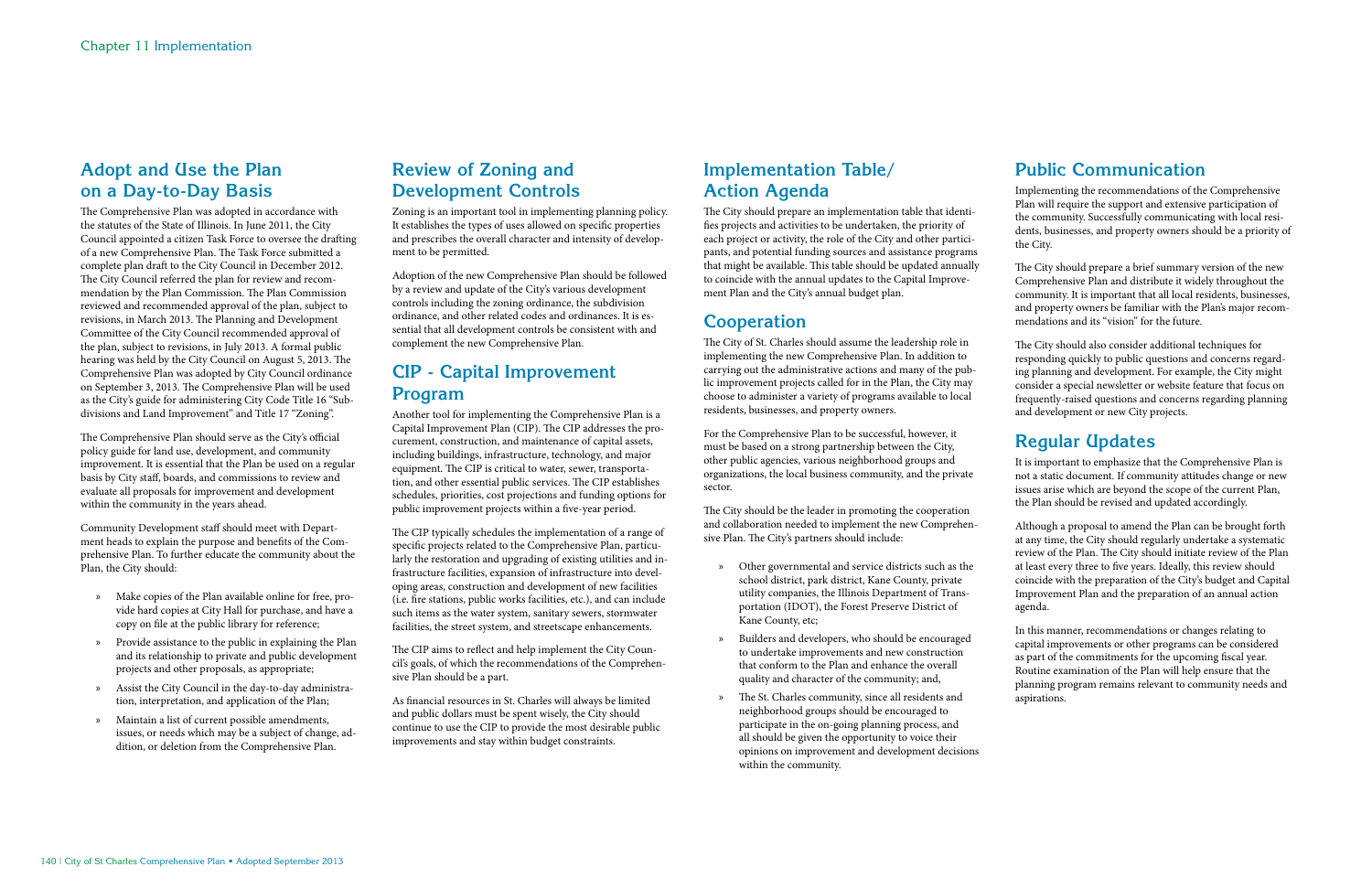

# **Potential Funding Sources**

A description of potential funding sources currently available is summarized below. It is important to note that because the following sources are subject to change, the City should continue to research and monitor grants, funding agencies, and programs to identify new opportunities as they become available.

## **General Funding Sources**

Tax Increment Financing (TIF)

There are currently six TIF districts of St. Charles: Hotel Baker, Foundry Business, St. Charles Mall, First Street, Lexington Club, and St. Charles Manufacturing Redevelopment TIF Districts. The City may continue to use the provision of TIF funding to incentivize and attract desired development within key commercial areas. TIF funds can typically be used for infrastructure, public improvements, land assemblage and in offsetting the cost of development – including, but not limited to engineering, stormwater, and other site related issues.

TIF utilizes future property tax revenues generated within a designated area or district to pay for improvements and incentivize further reinvestment. As the Equalized Assessed Value (EAV) of properties within a TIF District increases, the incremental growth in property tax over the base year that the TIF was established is reinvested in the area. Local officials may then issue bonds or undertake other financial obligations based on the growth in new tax revenue within the district. The maximum life of a TIF district in the State of Illinois is 23 years although the TIF district can be extended via approval from the Illinois state legislature. Over the life of a TIF district, the taxing bodies present within the district, such as school or park districts, receive the same amount of tax revenue that was generated in the base year in which the TIF was established. There are provisions that allow for schools to receive additional revenue.

## Community Development Block Grant Program (CDBG)

The Community Development Block Grant (CDBG) program is a flexible program that provides communities with resources to address a wide range of unique community development needs. St. Charles is not an entitlement community and must apply to receive funds via the Kane County CDBG Program. The CDBG Program provides annual grants on a formula basis to 1,225 general units of local government and States. A grantee must develop and follow a detailed plan that provides for and encourages citizen participation. This integral process emphasizes participation by persons of low or moderate income, particularly residents of predominantly low- and moderate-income neighborhoods, blighted areas, and areas in which the grantee proposes to use CDBG funds. Over a one-, two- or three-year period, as selected by the grantee, not less than 70 % of the funds must be used for activities that benefit low-and moderate-income persons.

#### Façade and Site Improvement Programs

Façade and site improvement programs can be used to help improve and retain existing business by offering low interest loans or grants earmarked for improving the exterior appearance of designated properties. In addition to existing businesses within the City's Downtown area, where it is already in place, this program should also be considered for businesses in other areas of the City including the commercial corridors and aging commercial centers.

#### Signage and Awning Program

The Downtown St. Charles Partnership (DSCP) administers this grant program to Downtown businesses wishing to improve signs, awnings, lighting, and other external appearance features. Funding for the program comes from a cityauthorized Special Service Area (SSA) that applies to downtown properties. The City should consider adopting a similar program in other districts with heavy pedestrian-oriented commercial use.

## Corridor Improvement Grant

The Corridor Improvement Program is designed to enhance the physical appearance of private property along the City's most traveled corridors. Eligible businesses can receive grants for beautification and physical improvement projects.

## Special Service Area (SSA)

SSAs can be used to fund improvements and programs within a designated service area. An SSA is essentially added to the property tax of the properties within the identified service area and the revenue received is channeled back into projects and programs benefiting those properties. An SSA can be rejected if 51% of the property owners and electors within a designated area object. SSA funds can be used for such things as streetscape improvements, extra trash pickup, or the subsidizing of staff to market a commercial area. The City currently uses SSAs to provide special services in the downtown (SSA #1A for public parking and SSA #1B for downtown revitalization) and as a back-up funding mechanism for the maintenance of stormwater detention areas.

#### Incubator Programs

Business incubators provide low-cost space and specialized support services to small companies. Such services might include administrative consulting, access to office equipment and training, and assistance in accessing credit. Incubators are typically owned by public entities such as municipalities or economic development agencies who then subsidize rents and services with grants. In addition to job creation and generating activity, the goal is to have startup businesses grow and relocate to larger spaces within the municipality.

#### Payment in Lieu of Taxes (PILOT)

Payment in Lieu of Taxes (PILOT) is a tool similar to tax abatement. The City can use PILOT to reduce the property tax burden of a desired business for a predetermined period. In this instance, a local taxing body and a property owner will agree to the annual payment of a set fee in place of the property taxes. Payments are typically made in the form of a fixed sum, but they may also be paid as a percentage of the income generated by a property.

In addition, PILOT can also be a means of reducing the fiscal impact on the City of a nonprofit, institutional use, or other non taxpaying entity locating to a key site. While such uses can be desirable as activity generators, they can also negatively impact municipal services. Provisions can be made to offset that negative impact by allowing taxing bodies to be compensated for at least a portion of the revenue that would otherwise be collected in the form of property tax.

#### Foundation and Specialized Grants

The successful implementation of the Plan requires realization of projects that range in scale and scope. One type of funding source that becomes increasingly significant when issue-specific projects or programs (tourism, performing arts, historic preservation, small business assistance, etc.) are considered is the foundation grant. The City should continue to dedicate resources to monitoring and exploring foundation grants as a funding tool.

#### Chapter 11 Implementation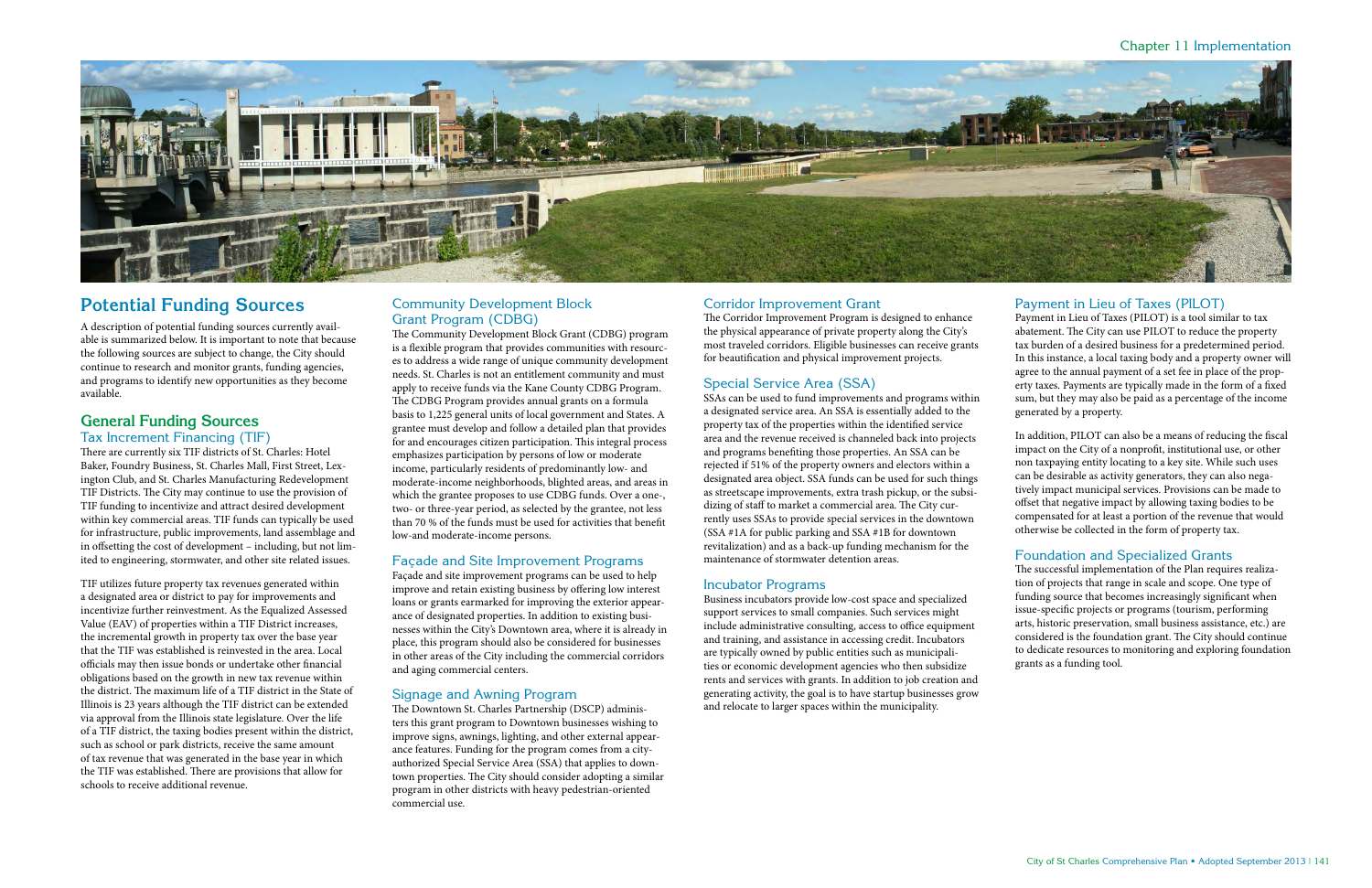#### Business District Designation

Business district development and redevelopment is authorized by Division 74.3 of the Municipal Code of the State of Illinois. A municipality may designate, after public hearings, an area of the municipality as a Business District.

Business district designation empowers a municipality to carry out a business district development or redevelopment plan through the following actions:

- » Approve all development and redevelopment proposals.
- » Acquire, manage, convey, or otherwise dispose of real and personal property acquired pursuant to the provisions of a development or redevelopment plan.
- » Apply for and accept capital grants and loans from the United States and the State of Illinois, or any instrumentality of the United States or the State, for business district development and redevelopment.
- » Borrow funds as it may be deemed necessary for the purpose of business district development and redevelopment, and issue such obligation or revenue bonds as deemed necessary, subject to applicable statutory limitations.
- » Enter into contracts with any public or private agency or person.
- » Sell, lease, trade, or improve such real property as may be acquired in connection with business district development and redevelopment plans.
- » Expend such public funds as may be necessary for the planning, execution, and implementation of the business district plans.
- » Establish by ordinance or resolution procedures for the planning, execution, and implementation of business district plans.
- » Create a Business District Development and Redevelopment Commission to act as an agent for the municipality for the purposes of business district development and redevelopment.

#### Community Development Corporations

Many communities use Special Service Areas or Tax Increment Financing (as appropriate) to fund the start up and/or operation of a Community Development Corporation (CDC) to oversee a range of redevelopment activities for a specific geographic area, particularly commercial areas and central business districts. A CDC is typically an independently chartered organization, often with not-for-profit status, that is governed by a board of directors. The directors typically bring expertise in real estate or business development along with a demonstrated commitment to the community. CDCs are often funded through public-private partnerships with financial commitments from local financial institutions or businesses and a public funding source (TIF, SSA, etc.) to provide for both operating expenses and programs, as appropriate. CDCs may undertake traditional chamber of commerce-like activities such as marketing, promotion, workforce development, information management, and technical assistance to small businesses, but may also administer loan programs or acquire and redevelop property in the community.

Many communities create CDCs under the umbrella structure of an established chamber of commerce in the community so that missions are complementary and do not overlap. An example of a distinctive CDC activity is the facilitation or administration of a revolving loan fund or a community lending pool capitalized by commitments from local financial institutions to provide low-interest/low-cost loans. Such funds typically target both new and expanding businesses for such redevelopment activities as interior improvements, façade and exterior improvements, building additions, site improvements, etc. Some state and federal small business assistance programs are structured to work in combination with CDC administered loan programs. Another distinctive activity of a CDC is property acquisition and redevelopment, which is most successful when the organization is mature in both expertise and capacity (particularly if the CDC intends to manage property after redevelopment).

#### Chapter 11 Implementation